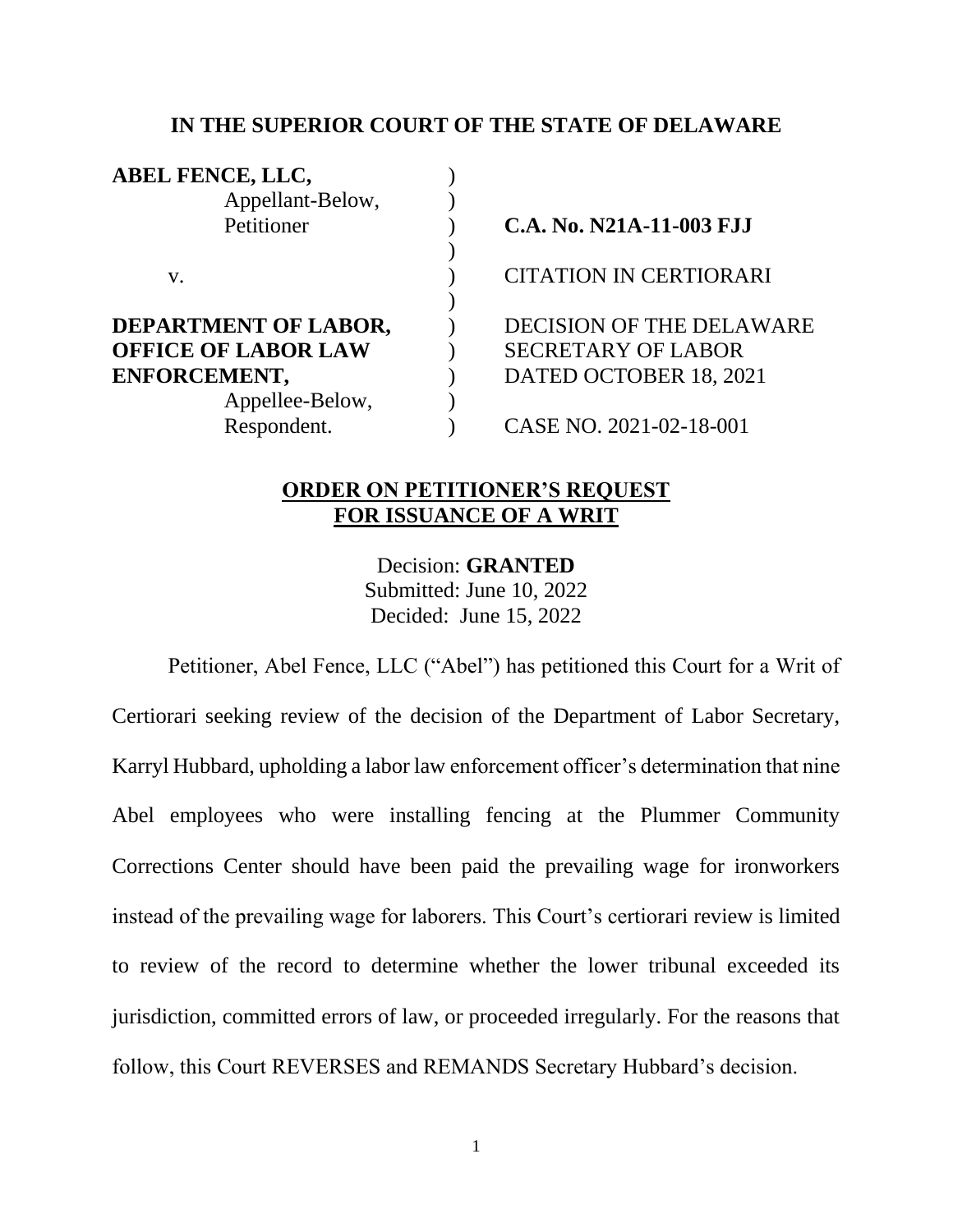### BACKGROUND

Abel entered into a contract with the State of Delaware for "Plummer Community Corrections Center – Fence Replacement Phase 2" for "the replacement of the perimeter security fence system along the East and South East perimeter on the side." <sup>1</sup> The contract required Abel to pay its employees the prevailing wage for working on the project.

Michael Hopkins ("Hopkins"), a labor law enforcement officer with the Office of Labor Law Enforcement ("OLLE"), conducted a prevailing wage inspection at Abel's site. His inspection revealed that Abel had classified and paid nine of its employees who were installing security fencing at the laborer prevailing wage rate rather than at the ironworkers prevailing wage. The relevant portions of the Delaware Prevailing Wage Law Booklet with respect to the classifications of "laborers" and "ironworkers" are as follows:

"**Laborers**" are defined as those workers who "attach[] and assist[] in the installation of … metal fencing (including barbed wire and woven wire, excluding chain link and security fencing."

"**Ironworkers**" are defined as those workers who "install chain link fences."

<sup>1</sup> *See* Appendix to Petitioner Abel Fence, LLC Opening Brief at 7.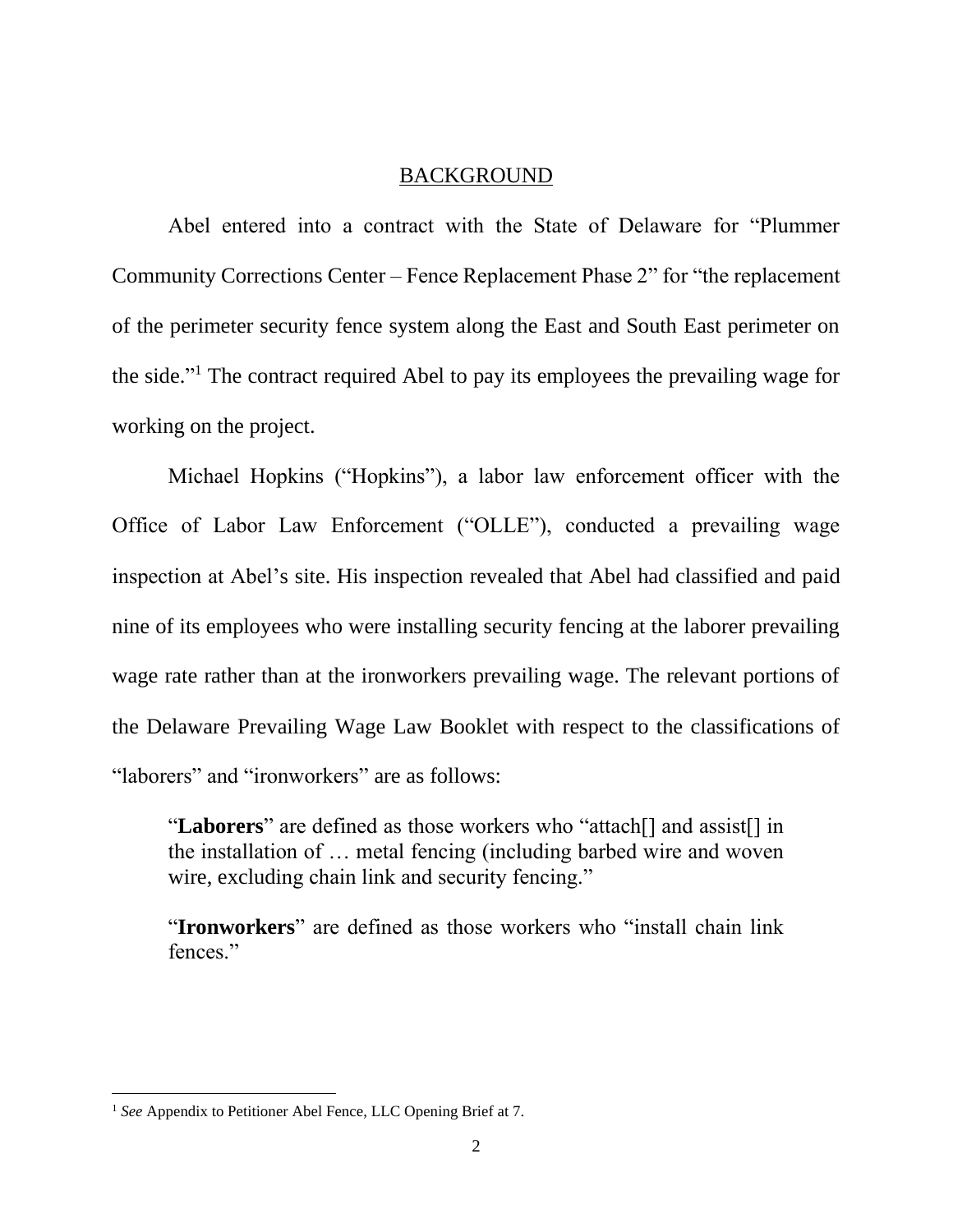Hopkins began a prevailing wage investigation into Abel's wage classifications at the site. Hopkins conducted interviews with Abel employees, evaluated work performed, reviewed Abel's daily logs and certified sworn payroll, and reviewed the definitions of "laborer" and "ironworker."

Letters were exchanged between Hopkins and Abel about a dispute over the classification of the employees working on the installation of the fence. Abel's position was that the proper classification was laborers because the workers were not installing a chain link fence – the type of work which requires the classification of workers as ironworkers. Hopkins disagreed, reasoning that based on the tasks actually observed during the onsite inspection, the workers installing security fencing should be classified as ironworkers. Hopkins had learned that the workers were on site for a few weeks installing fencing. The process involved three phases: demolition, installing temporary fencing, and then installation of the new fence. Hopkins described the new fence as six feet high, with 12-18 inches of the top curved inward, and with spikes at the top of each post to prevent scaling.

Hopkins notified Abel in a letter dated May 10, 2021 that the classification and payment of its employees as laborers instead of ironworkers was in violation of Delaware's Prevailing Wage Law and Delaware's Prevailing Wage Regulations. As a result of Abel's misclassification, it had underpaid nine of its ironworkers on the project in the amount of \$6,108.22.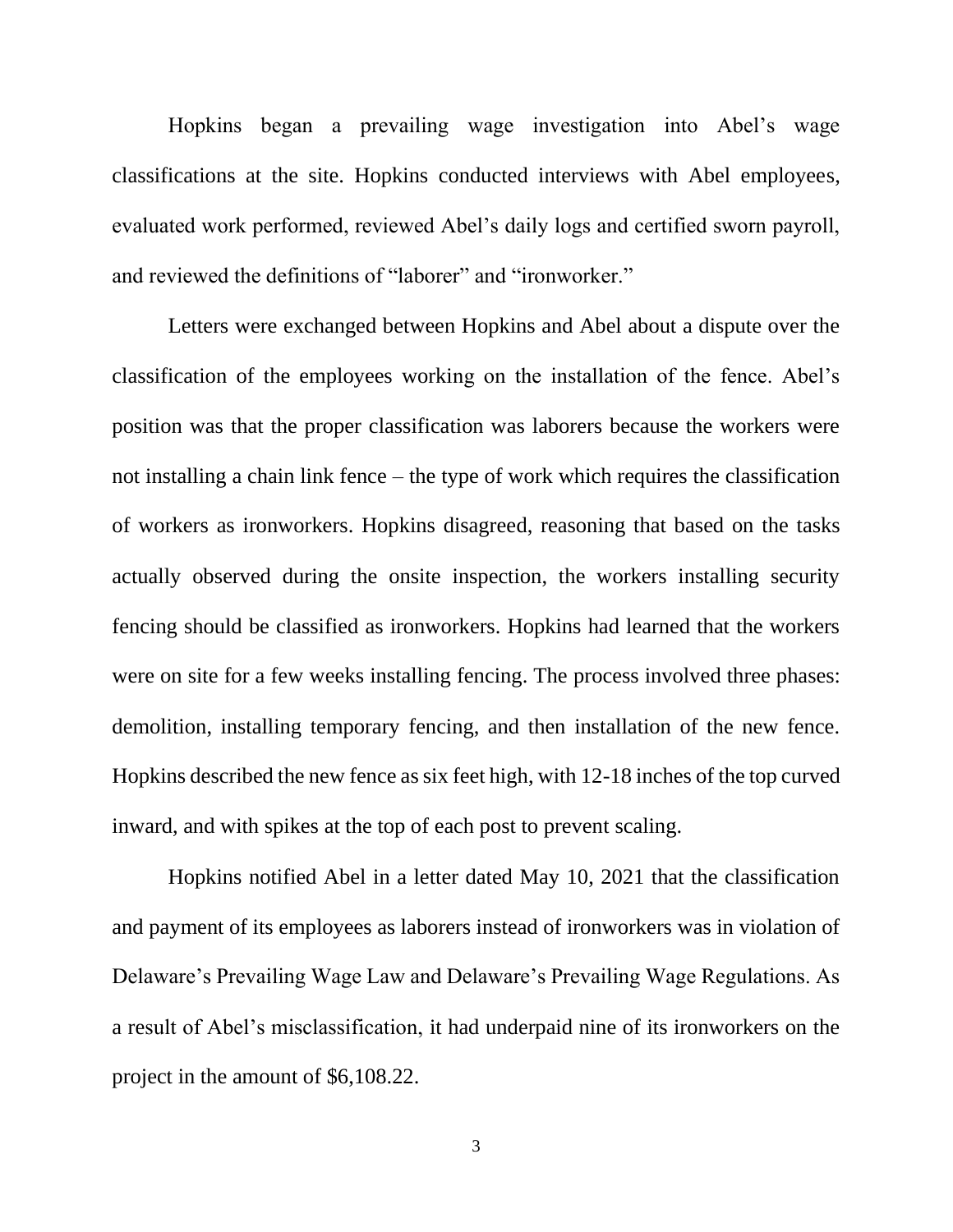On May 13, 2021, Thomas Erb, a representative for Abel, wrote back to Hopkins disputing his classification of Abel's workers but did not specifically request a hearing before the Secretary as required by the Prevailing Wage Regulations. Able later obtained counsel who directly requested an appeal hearing before the Secretary on behalf of Abel – outside the 15-day period for requesting such a hearing. After reviewing arguments from both parties on whether an appeal was timely filed, the Secretary determined to liberally construe Abel's May 13 *pro se* letter and hold a hearing which was memorialized in a letter to the parties dated September 3, 2021. The Secretary held a hearing on October 7, 2021. In a decision dated October 18, 2021, the Secretary affirmed Hopkins classification of the nine Abel workers on the project as ironworkers and that Abel owed the deficiency amount of \$6,108.22. Hopkins did not request civil penalty sanctions and the Secretary did not find that the matter warranted such a penalty. The Secretary reasoned that while the appropriate wage was not paid, the evidence reflects that Abel's failure to pay the correct rate was based on a genuine dispute regarding the applicable rate and not an effort to avoid paying the prevailing wage. The Secretary's decision is final and unappealable.

Abel then filed a Petition for Writ of Certiorari with this Court. Abel argues that Secretary Hubbard's decision must be reversed because (1) the Secretary committed legal error in affirming the OLLE officer's decision to classify Abel's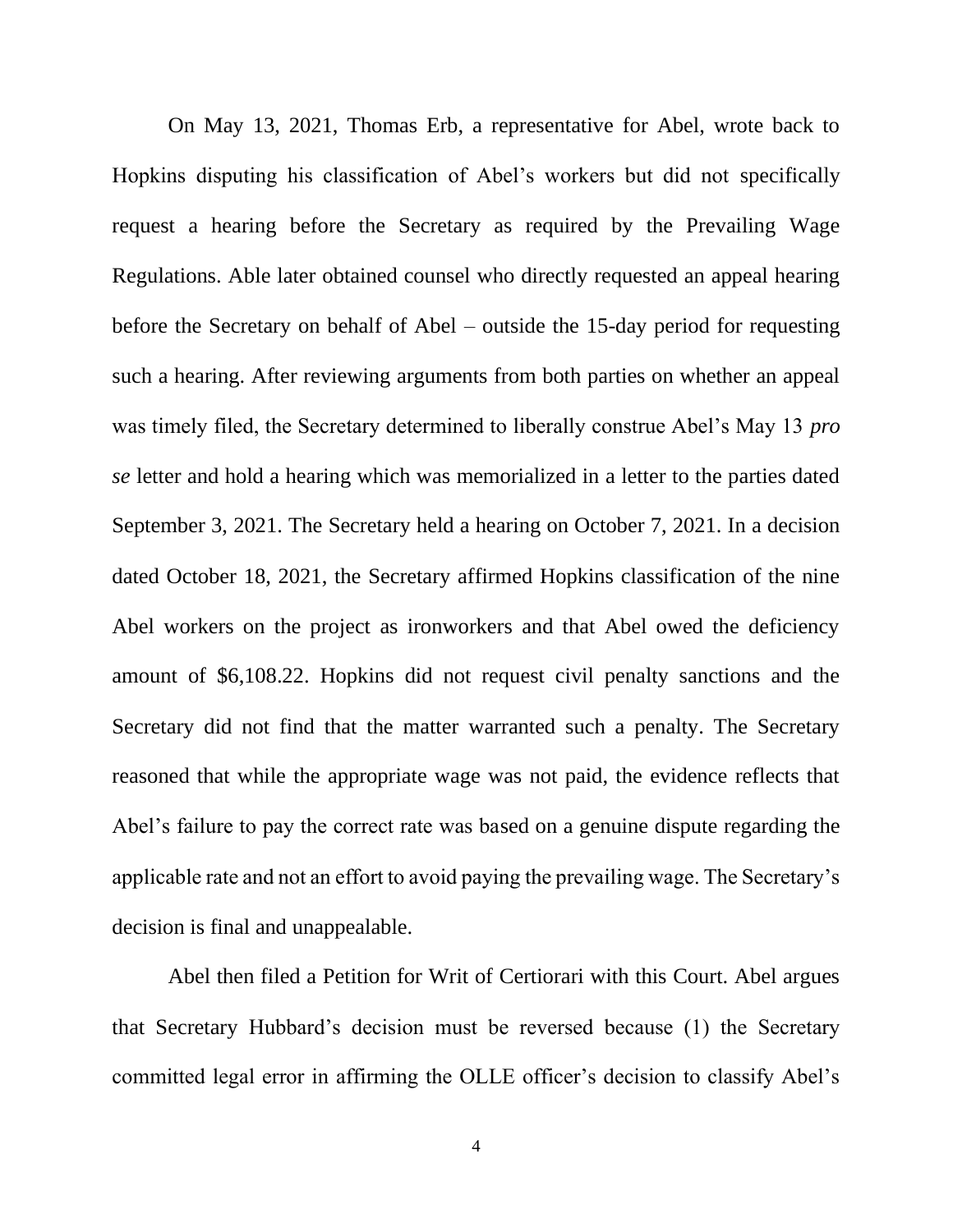employees as ironworkers; (2) the Secretary improperly applied the Delaware Administrative Code regulation that requires workers to be paid according to what work they actually performed, not based upon the type of structure erected or built; and (3) that the Secretary proceeded irregularly by failing to hold the Department to the burden of proof pursuant to the Administrative Code.

This Court held oral argument on May 25, 2022. Following oral argument, the parties submitted supplemental briefing. The matter is now ripe for decision.

#### STANDARD OF REVIEW

"Under Delaware law, a writ of certiorari is essentially a common law writ."<sup>2</sup>

Its purpose "is to permit a higher court to review the conduct of a lower tribunal of record." <sup>3</sup> Under this common law writ, this Court has the power to quash or affirm the proceedings and to remand." <sup>4</sup> The "threshold qualifications for Certiorari review … [are] in particular that the judgment below is final, and that there must be no other available basis for review." <sup>5</sup> The court's review on *certiorari* "involves a review only of errors that appear on the face of the record."<sup>6</sup> *Certiorari* review differs from

<sup>2</sup> *Goldberg v. City of Wilmington*, 1992 WL 114074, at \*1 (Del. Super. Ct. May 26, 1993); *See also Christiana Town Ctr., LLC v. New Castle County*, 2004 WL 2921830, at \*2 (Del. Dec. 16, 2004) (citing *Shoemaker v. State*, 375 A.2d 431, 436-37 (Del. 1997); Woolley, *Delaware Practice*, Volume 1 §894. *See e.g.*, *Hundley v. O'Donnell*, 1998 WL 842293, at \*3 n.7 (Del. Ch. Dec. 1, 1998).

<sup>3</sup> *Christiana Town Ctr., LLC*, 2004 WL 2921830, at \*2.

<sup>4</sup> *Jardel Co., Inc. v. Carroll*, 1990 WL 18296, at \*2 (Del. Super. Ct. Feb. 26, 1990); *State v. J.P. Ct. No. 7*, 1989 WL 31600, at \*1 (Del. Super. Ct. April 13, 1989); *Breasure v. Swartzentruber*, 1988 WL 116422, at \*1 (Del. Super. Ct. Oct. 7, 1988) (citations omitted).

<sup>5</sup> *Christiana Town Ctr., LLC v. New Castle County*, 2003 WL 22120857, at \*1(Del. Super. Ct. Sept. 10, 2003). *See e.g. Adijile, Inc. v. City of Wilmington*, 2004 WL 2827983, at \*1 (Del. Super. Ct. Nov. 30, 2004), *aff'd*, 2005 WL 1139577 (Del. May 12, 2005).

<sup>6</sup> *Luby v. Town of Smyrna*, 2001 WL 1729121, at \*2 (Del. Super. Ct. Dec. 27, 2001) (citing *Castner v. State*, 311 A.3d 858, 860 (Del. 1973).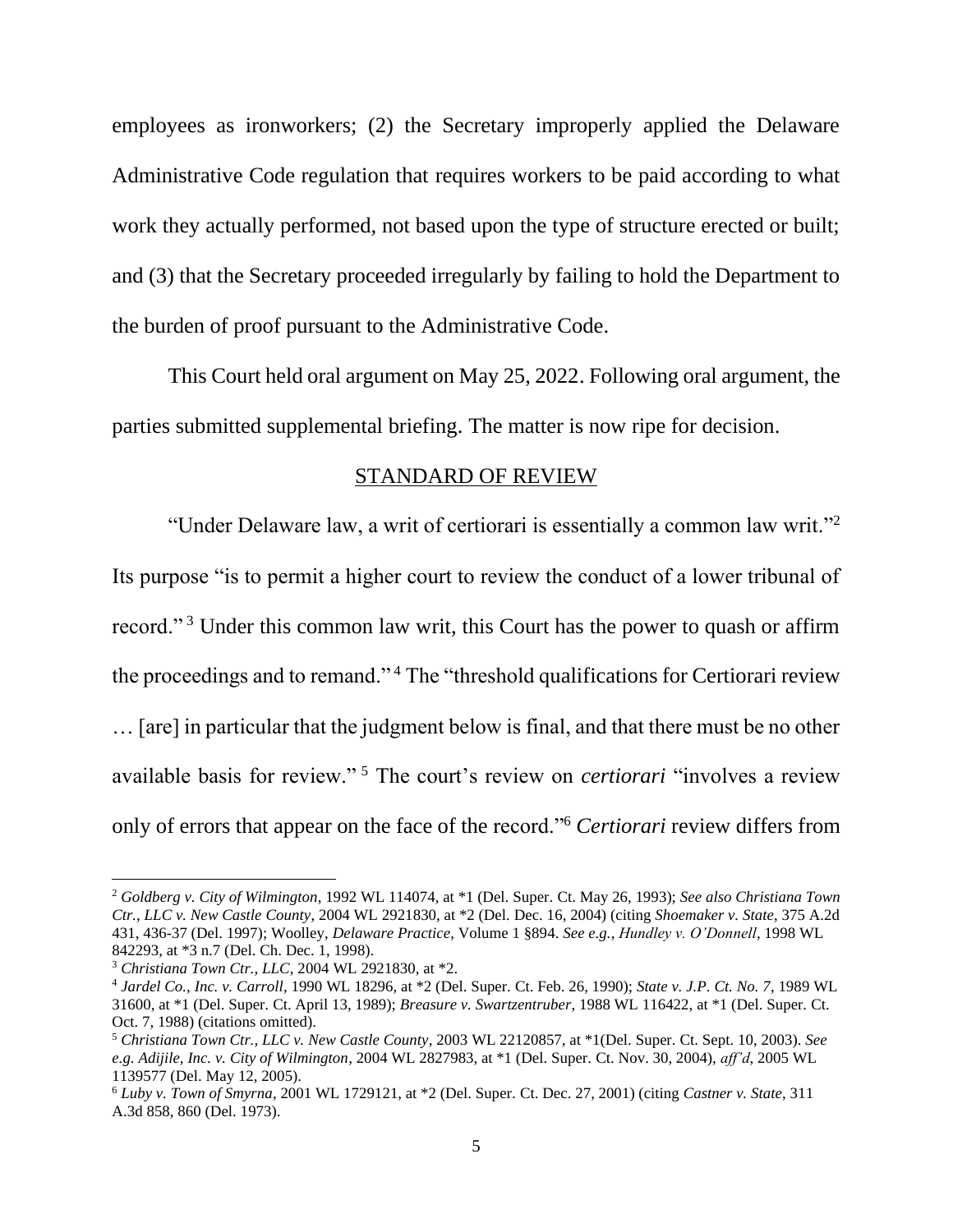appellate review in that an appeal "brings up the case on its merits," while a writ brings the matter before the reviewing court to "look at the regularity of the proceedings." <sup>7</sup> Thus, *certiorari* review "is not the same as review on appeal" because it "is on the record and the reviewing court may not weigh the evidence or review the lower tribunal's factual findings."<sup>8</sup> It is the function of "the agency, not the court, to weigh evidence and resolve conflicting testimony and issues of credibility."<sup>9</sup> Thus, the Court does not consider the case below "on its merits" or "substitute its own judgment for [that] of the inferior tribunal." <sup>10</sup> Instead, the Court's review is limited to considering "the record to determine whether the lower tribunal [:] (a) exceeded its jurisdiction (b) committed errors of law, or (c) proceeded irregularly.<sup>11</sup> A decision "will be reversed on jurisdictional grounds only if the record fails to show that the matter was within the lower tribunal's personal and subject matter jurisdiction."<sup>12</sup> A decision "will be reversed for an error of law ... when the record affirmatively shows that the lower tribunal has 'proceeded illegally or manifestly contrary to law.'" <sup>13</sup> Finally, a decision "will be reversed for irregularities of proceedings if the lower tribunal failed to create an adequate record to review." <sup>14</sup>

<sup>7</sup> *Breasure*, 1988 WL 116422, at \*1.

<sup>8</sup> *Christiana Town Ctr., LLC*, 2004 WL 2921830, at \*2 (citing *Reise v. Bd. Of Bldg. Appeals of Newark*, 74 A.2d 271, 274 (Del. 2000).

<sup>9</sup> *Christiana Town Ctr., LLC v. New Castle County*, 2004 WL 1551457, at \*2 (Del. Super. Ct. July 7, 2004), *aff'd*, 2004 WL 2921830 (Del. Dec. 16, 2004).

<sup>10</sup> *Christiana Town Ctr., LLC*, 2004 WL 2921830, at \*2; *Breasure*, 1988 WL 116422, at \*1.

<sup>11</sup> *Christiana Town Ctr., LLC*, 2004 WL 2921830, at \*2 (citing *Reise*, 746 A.3d at 274).

<sup>12</sup> *Id.* at 2 (citing Woolley, *Delaware Practice*, Volume I §921).

<sup>13</sup> *Christiana Town Ctr., LLC*, 2004 WL 2921830, at \*2 (citing Woolley, *Delaware Practice*, Volume I §939).

<sup>14</sup> *Id.* at \*2 (citing Woolley, *Delaware Practice*, Volume 1 §923).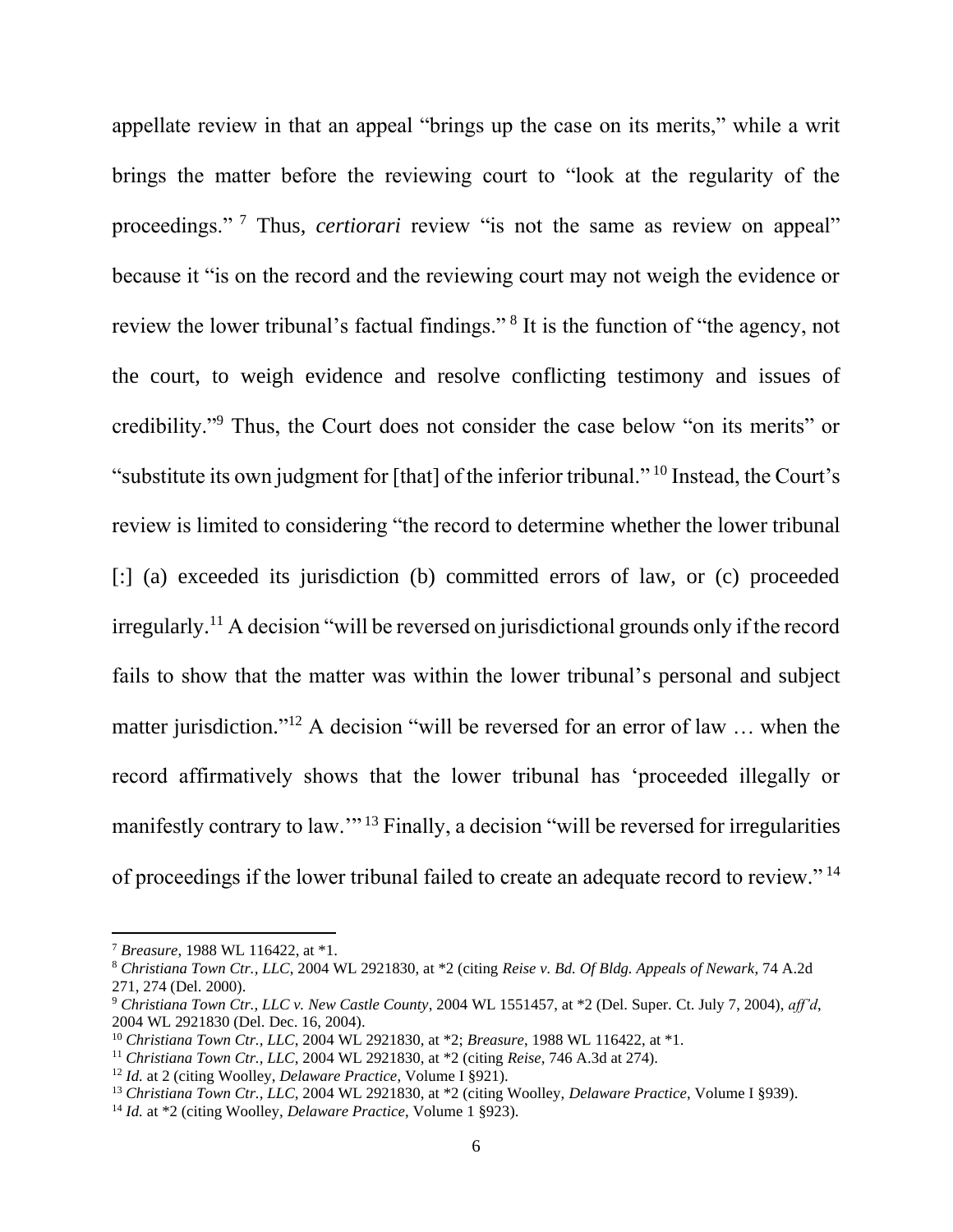The "burden of persuasion rests upon the party attempting to show that the Board's decision was arbitrary and unreasonable."<sup>15</sup>

#### DISCUSSION

Abel advances that Secretary Hubbard proceeded irregularly in failing to consider the burden of proof at the hearing and, thus, failed to create an adequate record for review. The DOL argues that even though Secretary Hubbard did not explicitly indicate that the burden of proof at the Hearing was on the DOL, this was "inferred" by her mention, in her decision, that she makes it in accordance with the PWR. Further, the DOL asserts that Abel fails to cite to any case law providing a requirement that the party with the burden of proof be specifically described in each decision. In their reply, Abel cites to *Konkiel v. Terlemezian*<sup>16</sup> to support its position that the Secretary proceeded irregularly.

In *Konkiel*, this Court reversed the decision of the Justice of the Peace Court, finding that "the JP Court proceeded irregularly in regard to its determination of accounting for whether a 'triable issue of fact' necessitated a trial under 25 *Del. C.*  §5710." This Court finds *Konkiel* to be instructive for the present issue.

Here, Abel argues that the Secretary proceeded irregularly because she failed to state which party had the burden of proof at the hearing. Pursuant to 19 *Del. C.* 

<sup>15</sup> *Christiana Town Ctr., LLC*, 2004 WL 1551457, at \*2.

<sup>16</sup> 2022 WL 832034 (Del. Super. Ct. Mar. 21, 2022).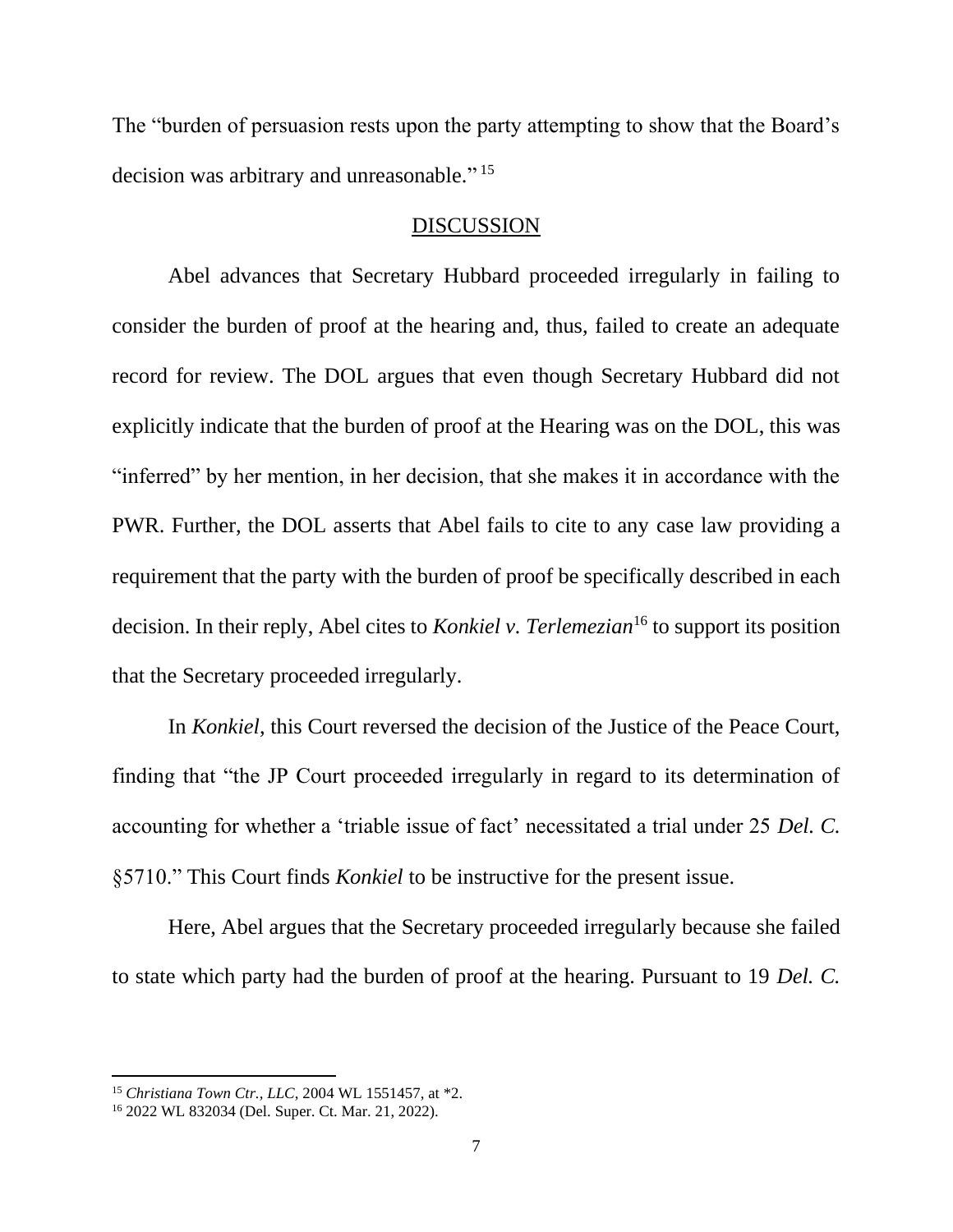§1322-74.3.4 "[t]he burden of proof shall be upon the Department." As correctly noted by Abel, Secretary Hubbard's decision is lacking any mention of which party had the burden of proof. While 19 *Del. C.* §1322-7.1.4.3.4 does not explicitly require a statement be made about the burden of proof and the party upon who it is placed, neither did the statute at issue in *Konkiel* and, regardless, this Court found that the JP Court had proceeded irregularly.

Based on the foregoing, this Court concludes that Secretary Hubbard proceeded irregularly for failing to provide a statement as to which party had the burden of proof. The record is *not* adequate for review since this Court is unable to determine, based on the record, whether the burden of proof was placed on the appropriate party at the hearing pursuant to the Delaware Administrative Code. For that reason, this Court REVERSES and REMANDS back to the Department of Labor.

Having determined that the matter needs to be remanded, this Court is not required to address the remaining arguments advanced by Able. However, the Court will address these arguments so that the parties can proceed with a clear understanding on what the path forward looks like, to the extent that the Secretary's decision remains "as is" after the burden of proof is properly allocated.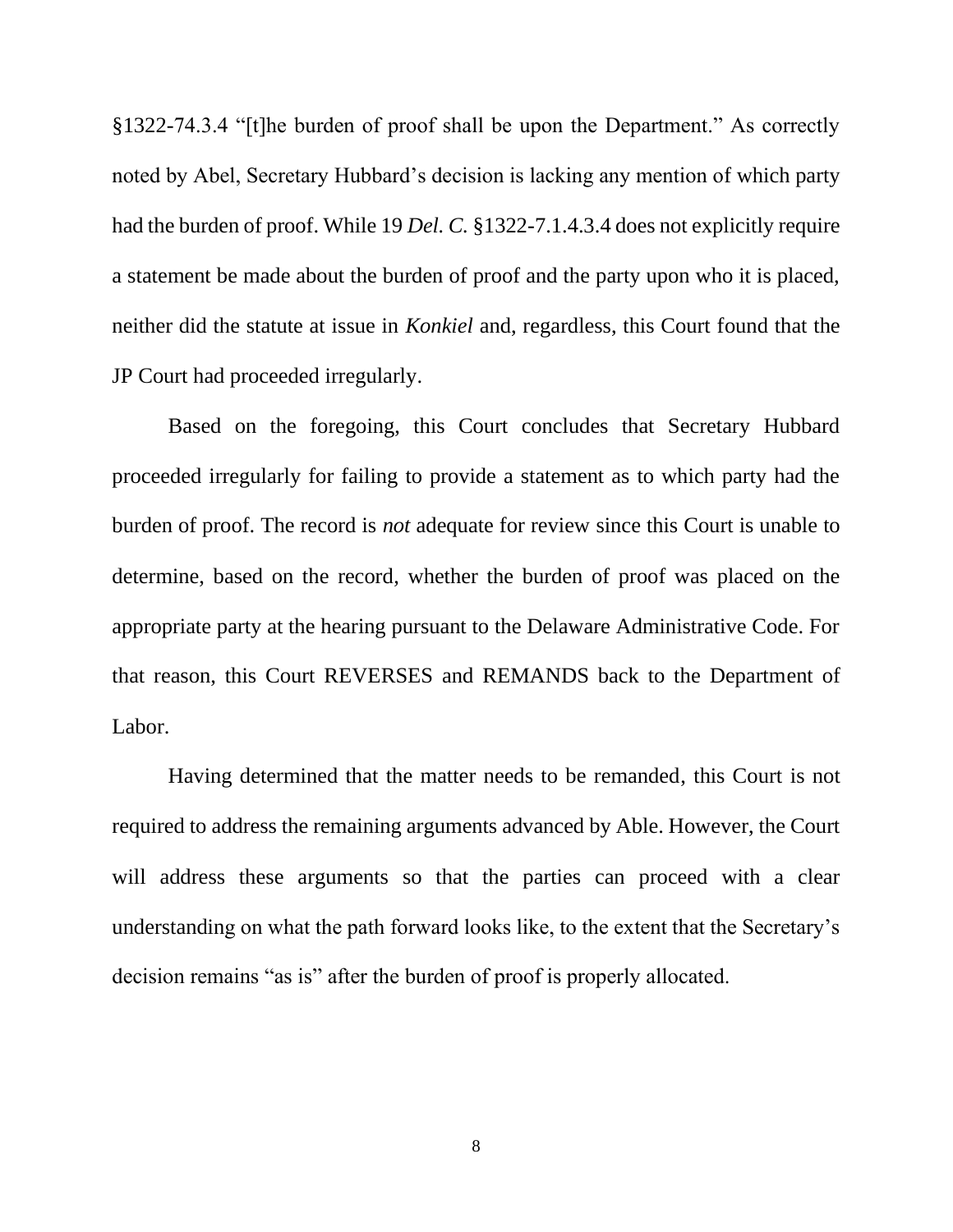Abel argues that Hopkins failed to apply Department of Labor Regulation §1332-3.1 because he never analyzed the work actually performed by Abel, and that the Secretary committed an error of law by affirming the OLLE's finding. The DOL responds that Abel's proposed "error of law" is really a factual dispute which is not a proper analysis under *certiorari* review. The Court does not agree with the DOL that Abel's proposed "error of law" is really a factual dispute which is not subject to *certiorari* review. In this Court's view, the issues as framed by Abel are errors of law subject to review. Having said that, it is this Court's view that the Secretary did not commit an error of law.

In her decision, Secretary Hubbard explained:

In reviewing the evidence of the case, including the testimony and documentary evidence, no abuse of discretion or clear error of law is found. The OLLE determined that the ironworker rate applied from its on-site investigation of the work, from the definitions of laborer and ironworker in the Classification Book, and after determining that the fencing is security fencing and thus excluded from the definition of laborers.<sup>17</sup>

29 Del. C. §8503(7) sets forth that the Secretary has the power, duty, and function "[t]o establish and to promulgate such rules and regulations governing the operation of the Department as may be deemed necessary by the Secretary and which are not inconsistent with the laws of this State." Pursuant to §8503(7), the

<sup>&</sup>lt;sup>17</sup> See Exhibit 1 to Opening Brief of Petitioner Abel Fence, LLC, at 6.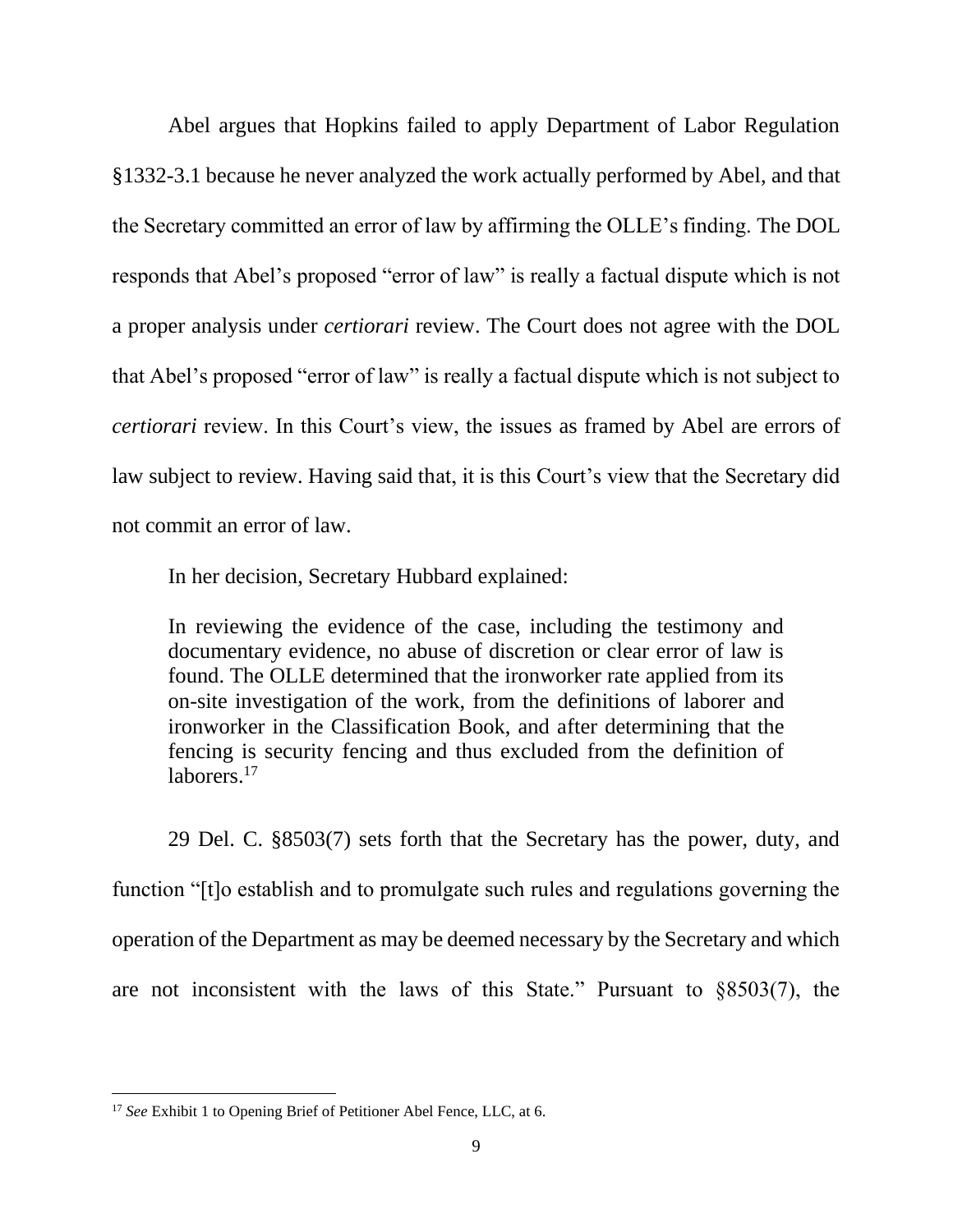Department of Labor promulgated 19 Del. C. §1322 to implement the provisions of

29 Del. C. §6960 which reads:

The specifications for every contract or aggregate of contracts relating to a public works project in excess of \$500,000 for new construction (including painting and decorating) or \$45,000 for alteration, repair, renovation, rehabilitation, demolition or reconstruction (including painting and decorating of buildings or works) to which this State or any subdivision thereof is a party and for which the State appropriated any part of the funds and *which requires or involves the employment of mechanics and/or laborers shall contain a provision stating the minimum wages to be paid various classes of laborers and mechanics which shall be based upon the wages that will be determined by the Delaware Department of Labor, Division of Industrial Affairs, to be prevailing in the county in which the work is to be performed*. 18

Regulation 1322.3.1 is the relevant regulation for this matter. As correctly noted by Abel, §1322.3.1 requires that "[la]borers and mechanics are to be paid the appropriate wage rates for the classification of work actually performed, without regard to skill." In other words, workers are to be paid according to the tasks they do. However, §1322.3.1 also sets forth that the "[d]efinitions for each classification are contained in a separate document entitled, 'Classifications of Workers Under Delaware's Prevailing Wage Law.' Workers shall be classified by the Department of Labor." Regulation 1322.3.1 allows the OLLE to classify workers by utilizing the Classification Booklet. The Booklet is not inconsistent with Regulation 1322.3.1. The two documents are meant to work in harmony with each other. The Booklet is

<sup>18</sup> 29 *Del. C.* §6960(a) (emphasis added).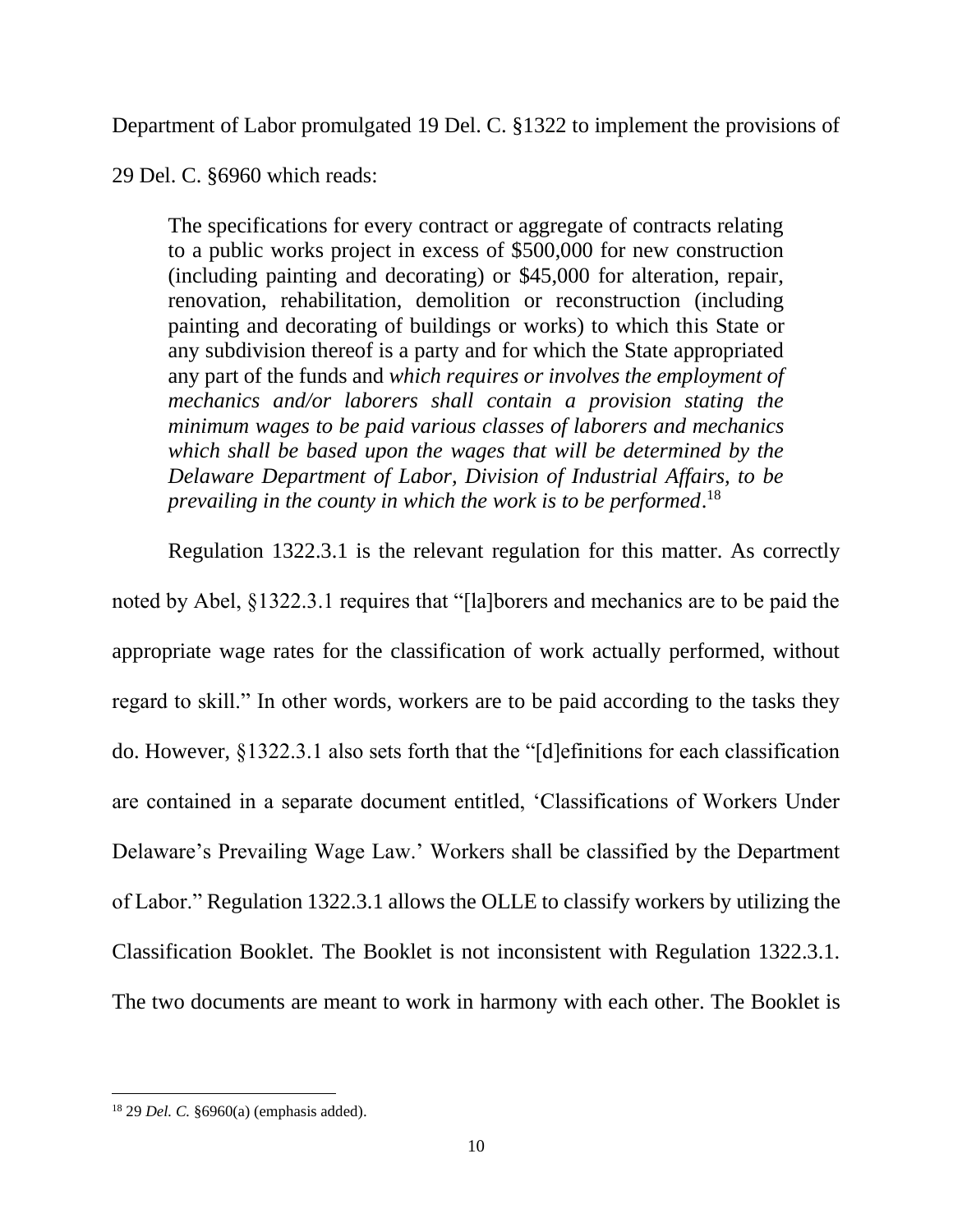expressly permitted by the regulation and allows for further clarification of the appropriate classification. The Booklet provides that to the extent that a fence is a security fence that the appropriate classification is ironworker rather than laborer. The Regulation and Booklet when examined together make it clear that the OLLE in analyzing the work being performed is permitted to not only look at the work actually being performed but what is involved with the work (i.e., a security fence).

In the instant case the OLLE relied on the work he saw being performed during his on-site visits, and how that work matched the definitions set forth in the Classification Booklet. The OLLE determined that the purpose of the fence was security. The Secretary's decision affirming this conclusion was not an error of law.

Hopkins recognized that some work may not have been ironwork. However, Hopkins was hamstrung in his analysis because of Abel's actions. The OLLE requested the daily logs from Abel which Abel was required to keep.<sup>19</sup> The logs were either not received or did not contain sufficient detail for Hopkins to further breakdown the work as between laborer or ironworker. Thus, the OLLE was only able to rely on what he observed during his site visits. Based on the OLLE's site visits in conjunction with the definitions set forth in the Classification Booklet, he determined the appropriate wage rate to be that of ironworker. This Court finds that the OLLE's determination process to be appropriate based on the relevant statutory

<sup>19</sup> 19 *Del*. *C*. § 1322 at 7.1.1.3.3.